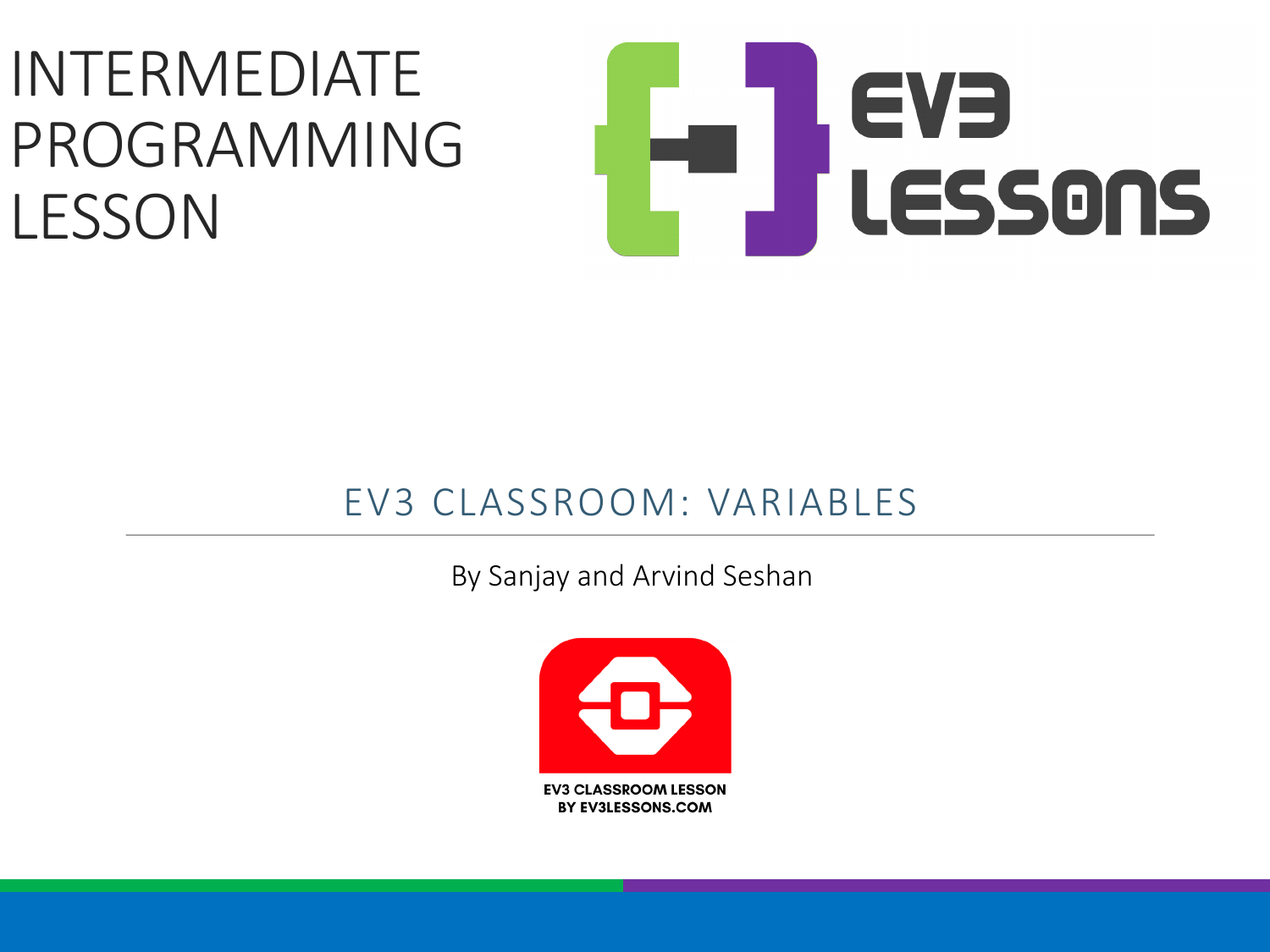## Objectives

- 1. Learn about different types of variables
- 2. Learn how to read and write to variables

Prerequisites: Color Sensor, and Display Blocks, Wait blocks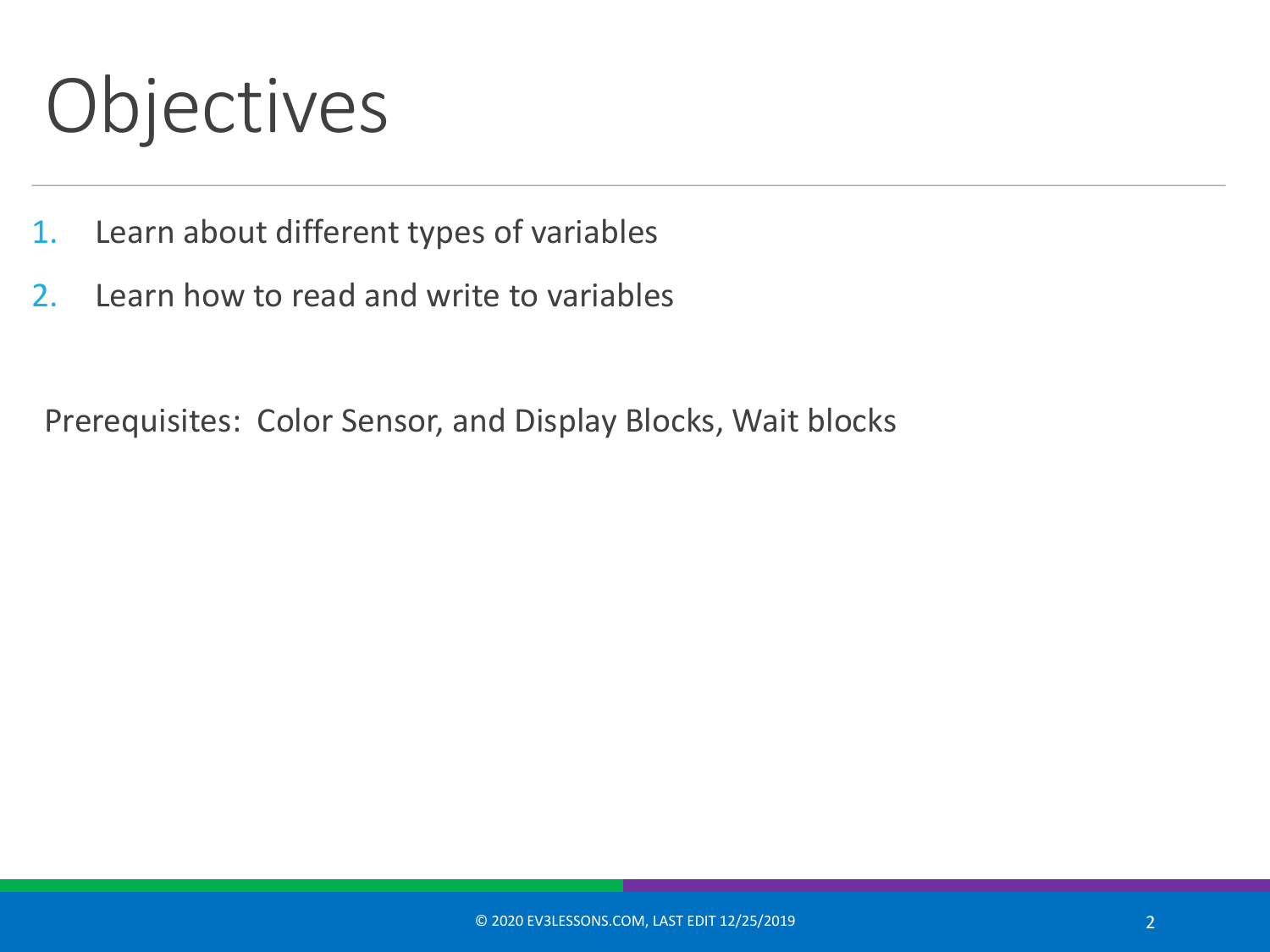#### Variables

What is a variable? Ans. A variable stores a value that you can use later in your program. Think of it like a notepad or a box that holds a value for you.

You can name the variable whatever you want

You can define the type of variable:

- Variable (Holds a number)
- $\circ$  List (Holds a set of numbers  $\dots$  1,2,3,10,55)

You can either….

- Write put a value into the variable
- Read retrieve the last value written to the variable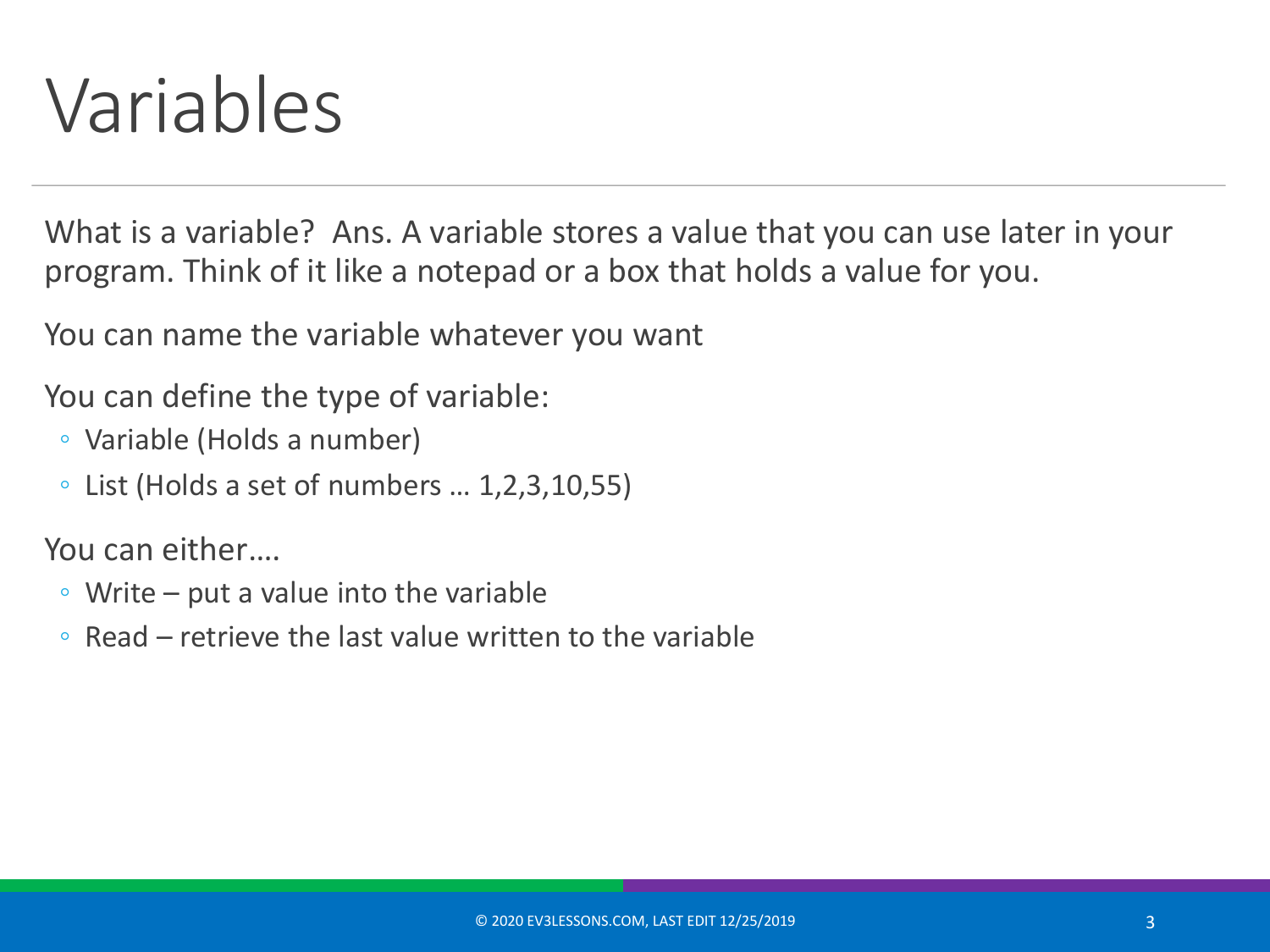# Why Variables?

Variables are an easy way to transfer data across code

You can also use variables to transfer data into a My Block without an input (eg. A variable for wheel size in Move Inches – You probably do not want this to be an input since it rarely changes. You may also use the value in other locations and want to change it just in one spot.)

List variables can store multiple data items and make it easy to process all of them. We will cover list variables in a separate lesson in the advanced section.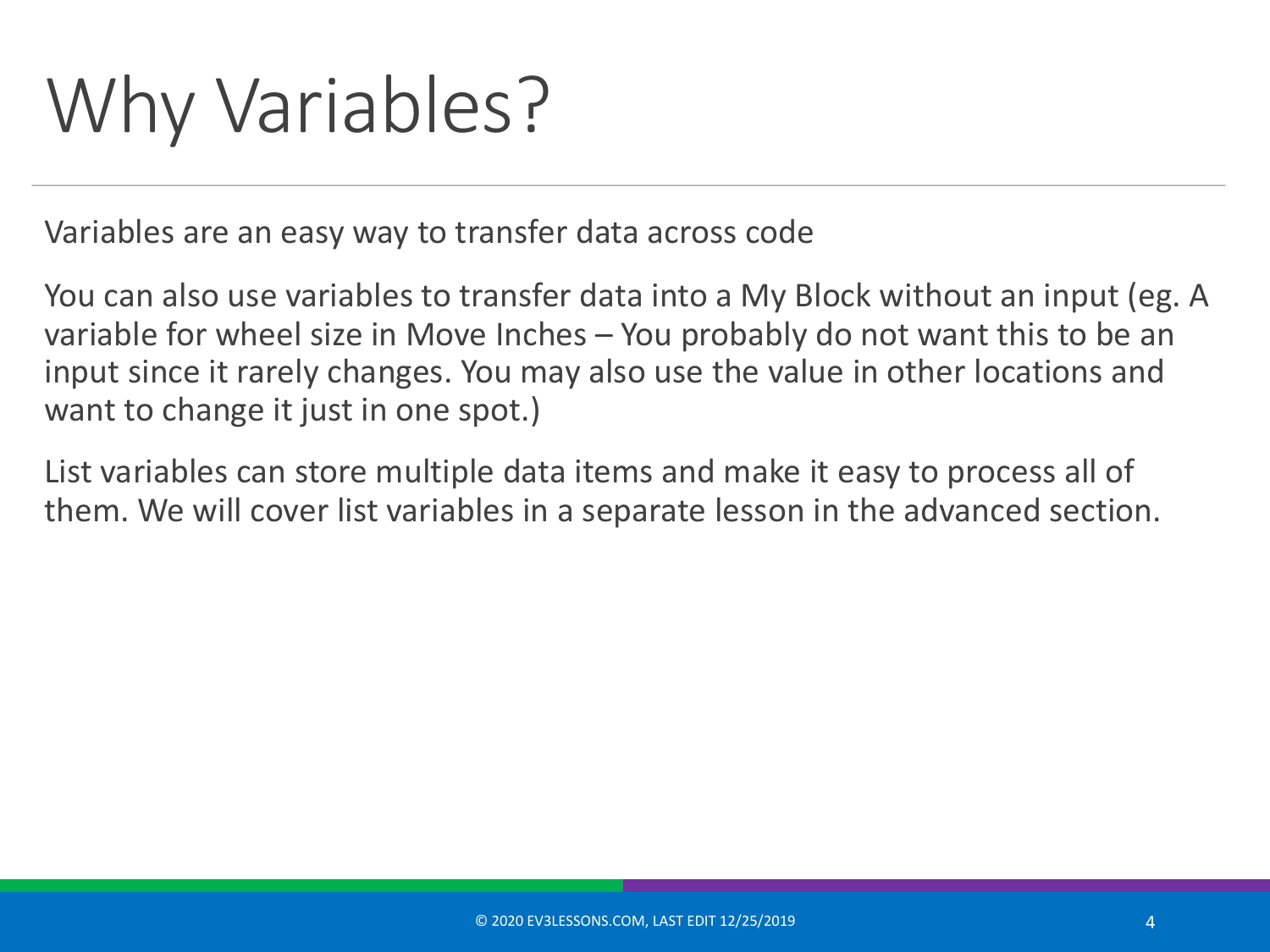## Creating a Variable



To create a variable, scroll down to the Variables section

Select Make a Variable and Name it.

In the example below, a variable called "circumference" has been made

| New Variable |               |    |  |
|--------------|---------------|----|--|
|              | circumference |    |  |
|              | <b>CANCEL</b> | OK |  |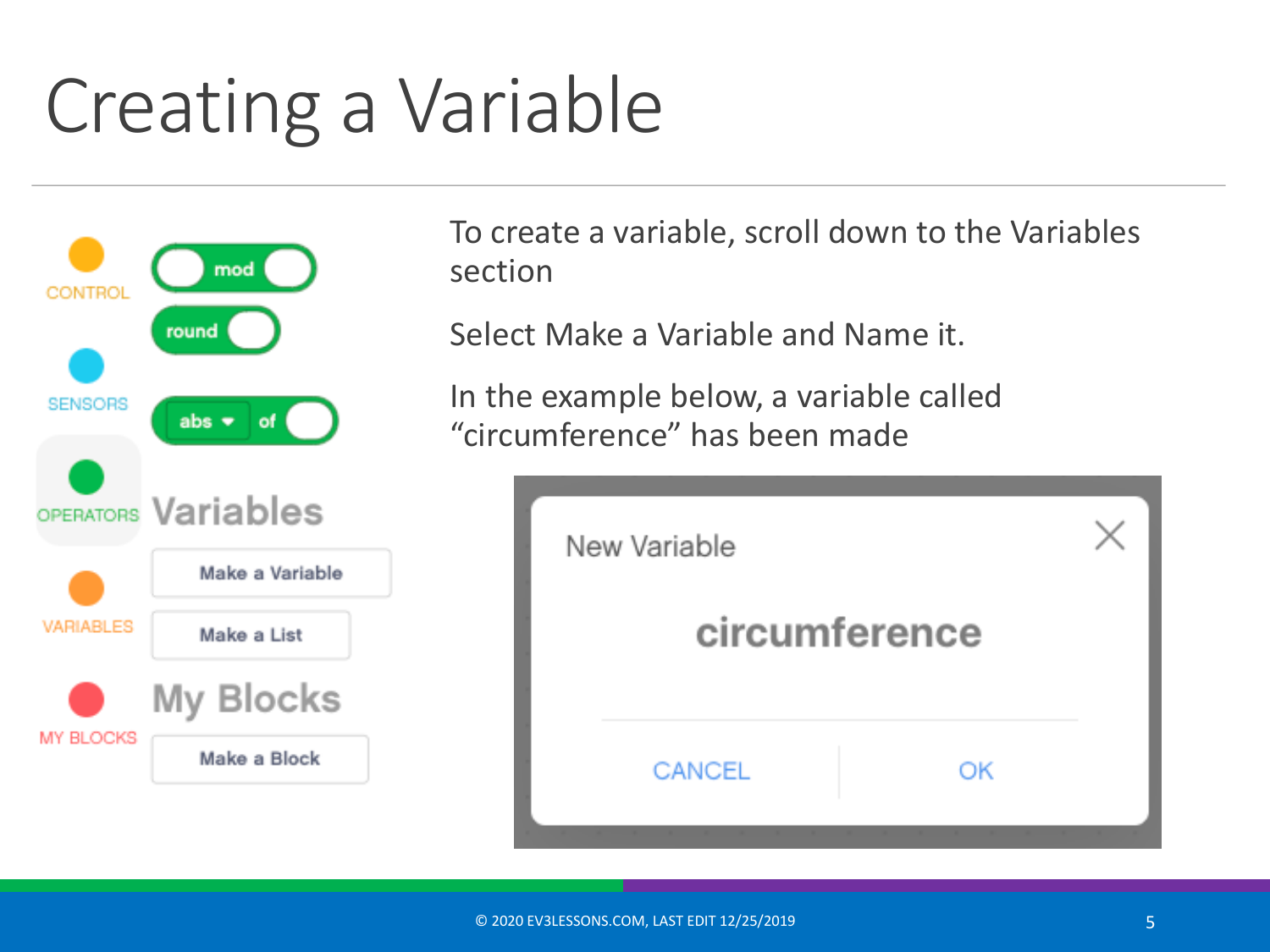# Writing to a Variable

Once you have created the variable, it will appear in the menu bar.

#### Variables



In the example below, Circumference is set to the circumference of the EV3 Educator robot wheel in centimeters.

Circumference = Pi X Wheel Diameter

Circumference = 3.14 X 5.6

This can be calculated using a Math Block

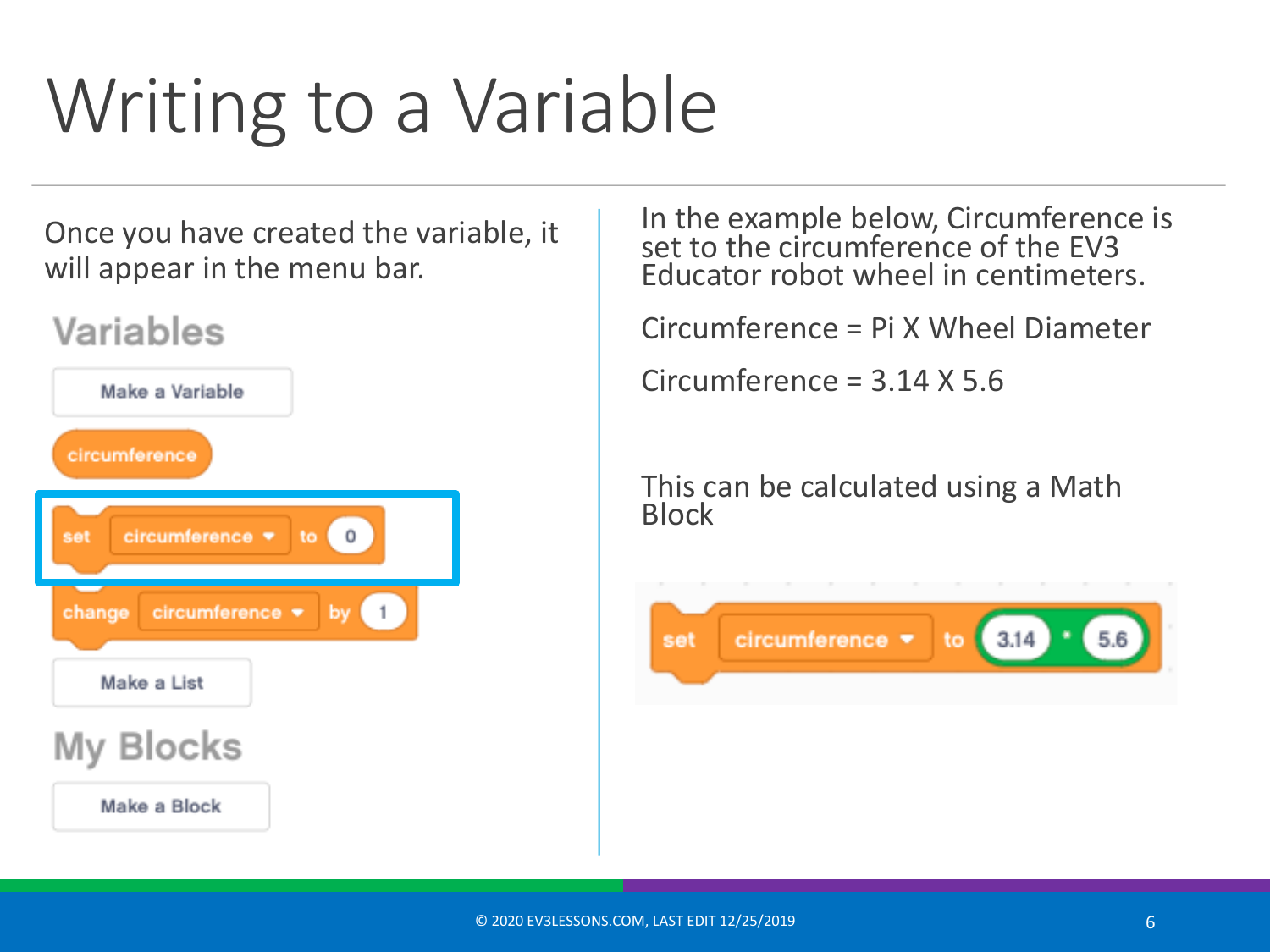# Reading a Variable

The variable can now be used in any block with an oval shape operator where you would normally type in a value

In the example on the right, the circumference is used to move the robot forward 20 centimeters (20 CM/Centimeters in a Circumference)

For example, if the circumference was 10CM, the robot would have to move 2 rotations to move 20CM.



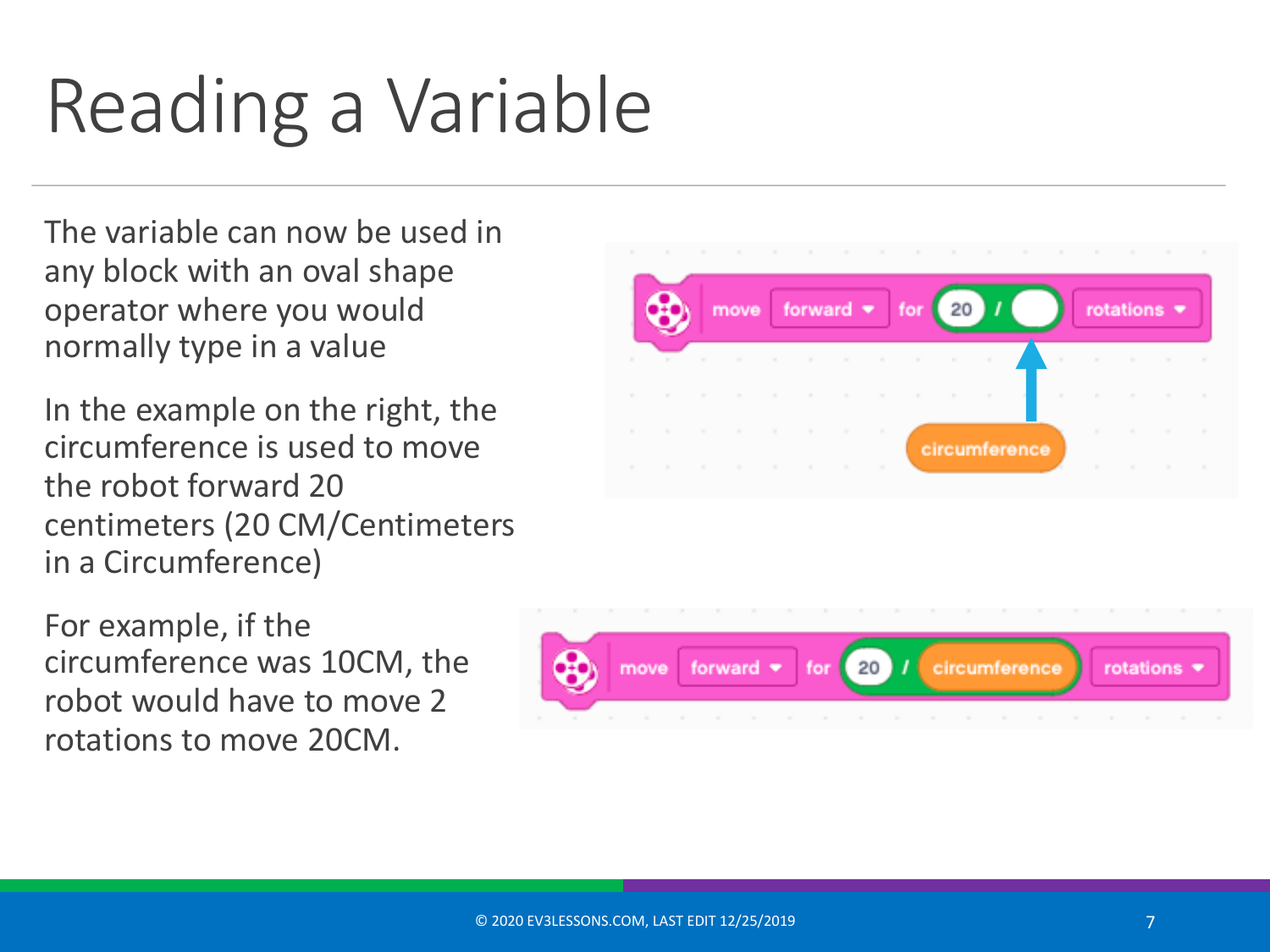### Putting it all together

In this example, the program moves 20CM

First set the variable "circumference" before using it in the program

Use the variable in the movement block

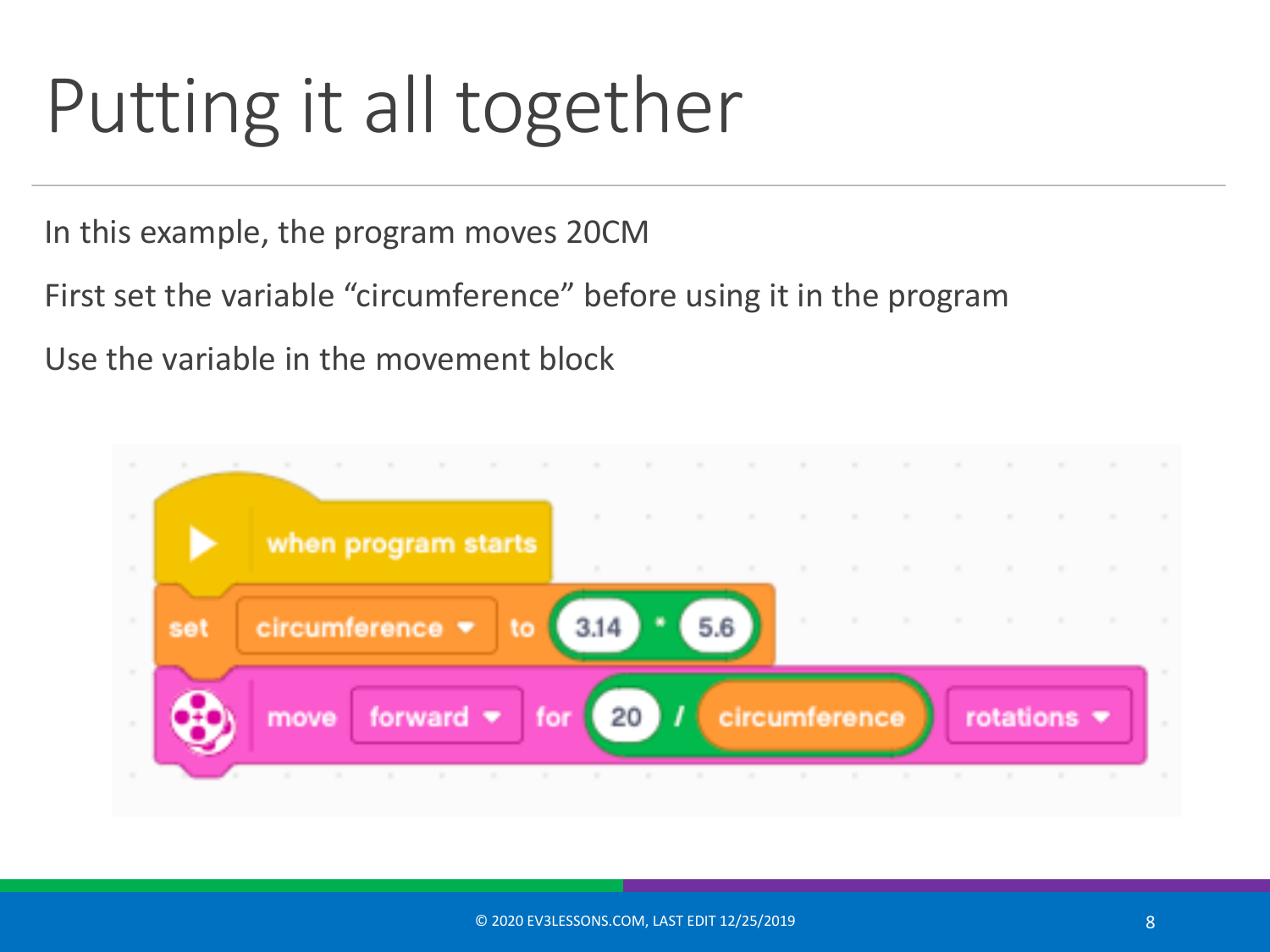# Changing Variables

Once you have created the variable, it will appear in the menu bar.

#### Variables



In the example below, counter is initialized to 1. The change by 2 will add 2 to the counter.

The display block will show a 3 on the screen since  $1 + 2 = 3$ 

Note that you can change by a negative number as well – this will subtract from the variable.

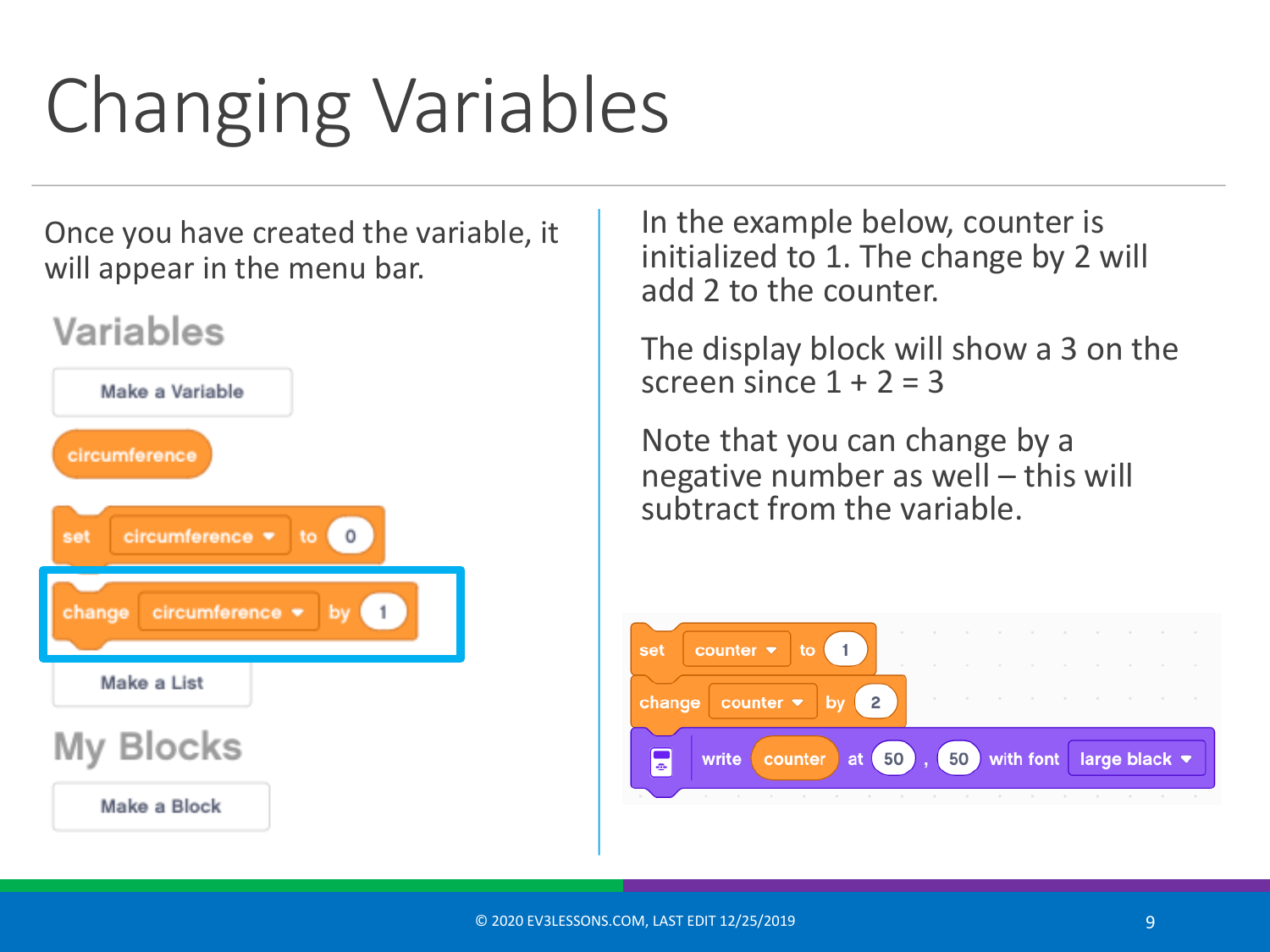# Challenges

Challenge 1:

◦ Can you make a program that displays the number of times

Challenge 2:

◦ Can you make a program that displays the number of times that you have clicked the up button?

Challenge 3:

◦ Can you write a program that counts the number of black lines you have crossed?

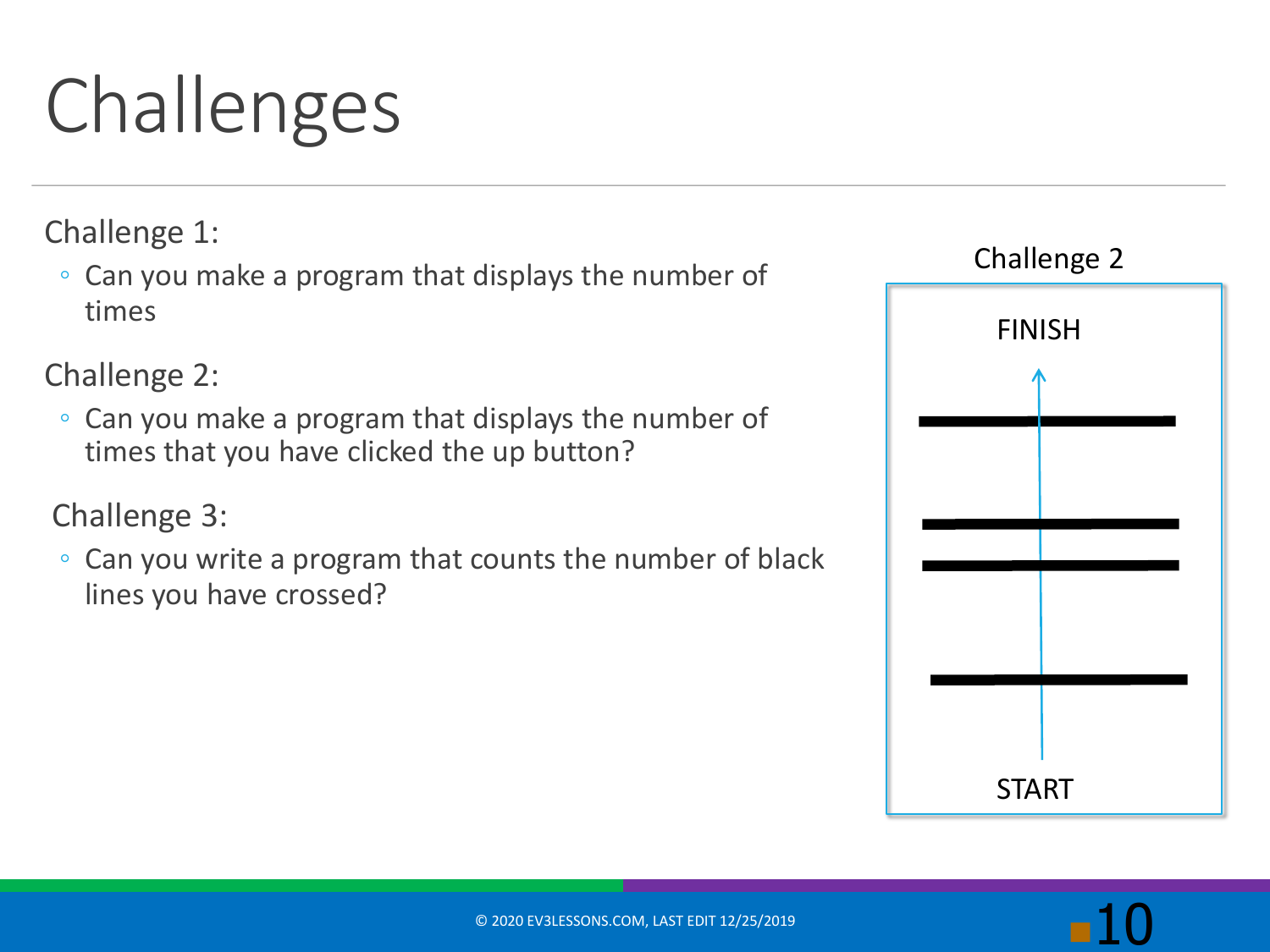#### Challenge 1 Solution: Count Clicks

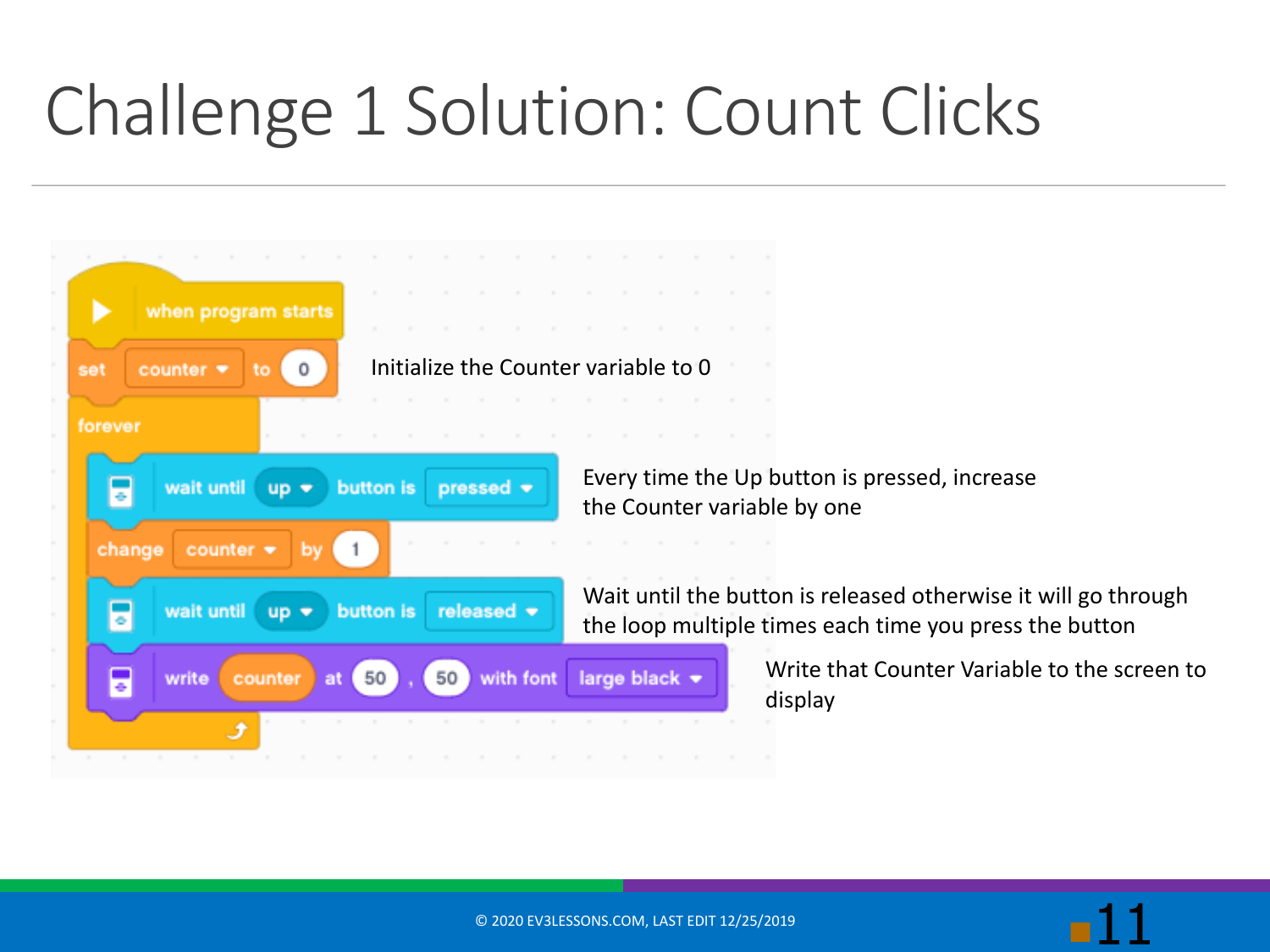#### Challenge 2 Solution: Count the Lines



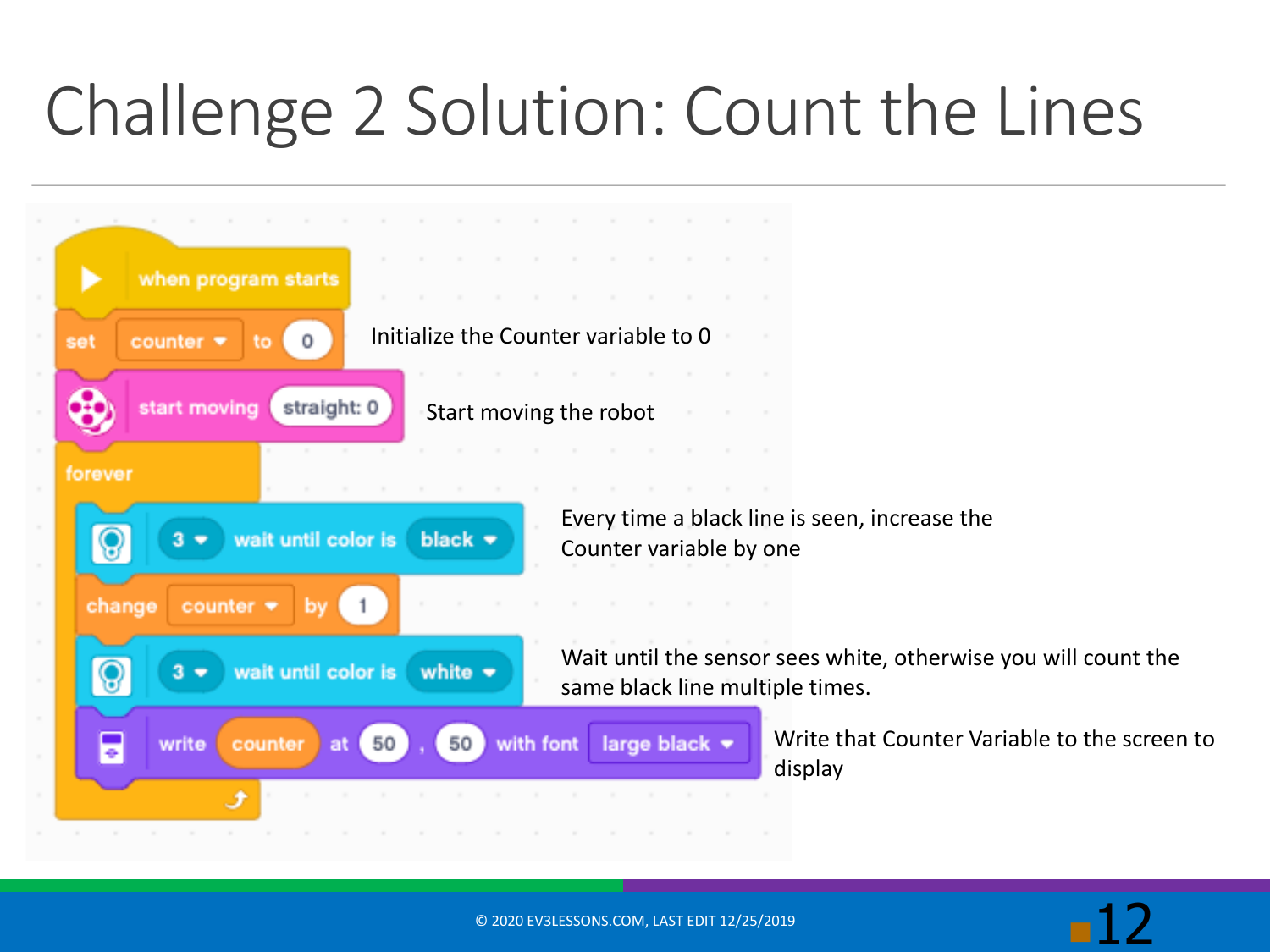### Non-numeric Variables



Variables can also store text

Unlike EV3-G, any variable can store text or numbers (there are no variable types)

In the example on the left, we use the "Error Message" variable to store text that describes what went wrong

The program lets the user know if the robot travelled too far or too little if the goal was to move 500 degrees.

Note: 1sec at 50 % speed should move 500 degrees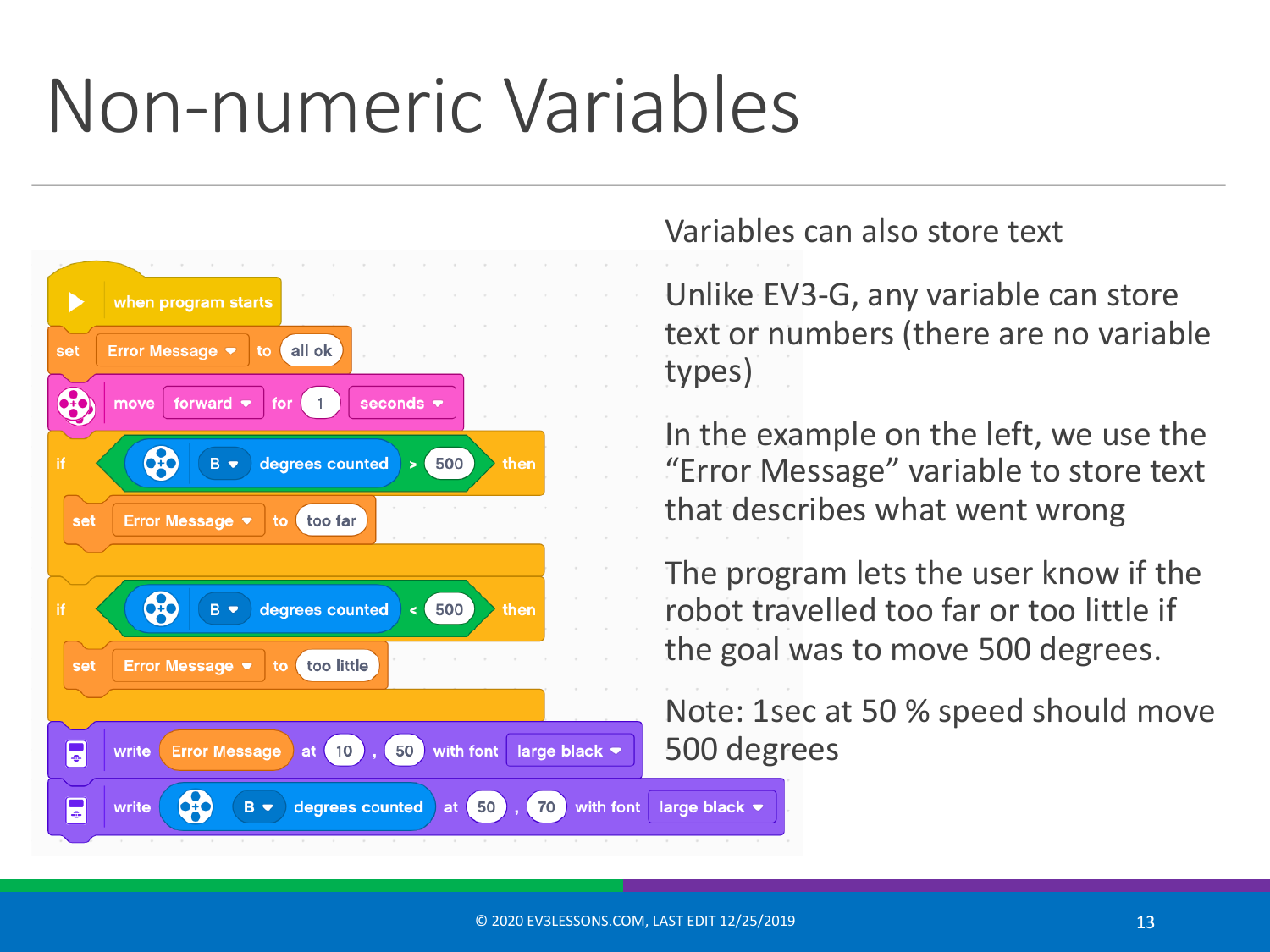#### Discussion and Next Steps

We use variables in the following lessons:

- Advanced: Menu System
- Advanced: Parallel Beam Synchronization